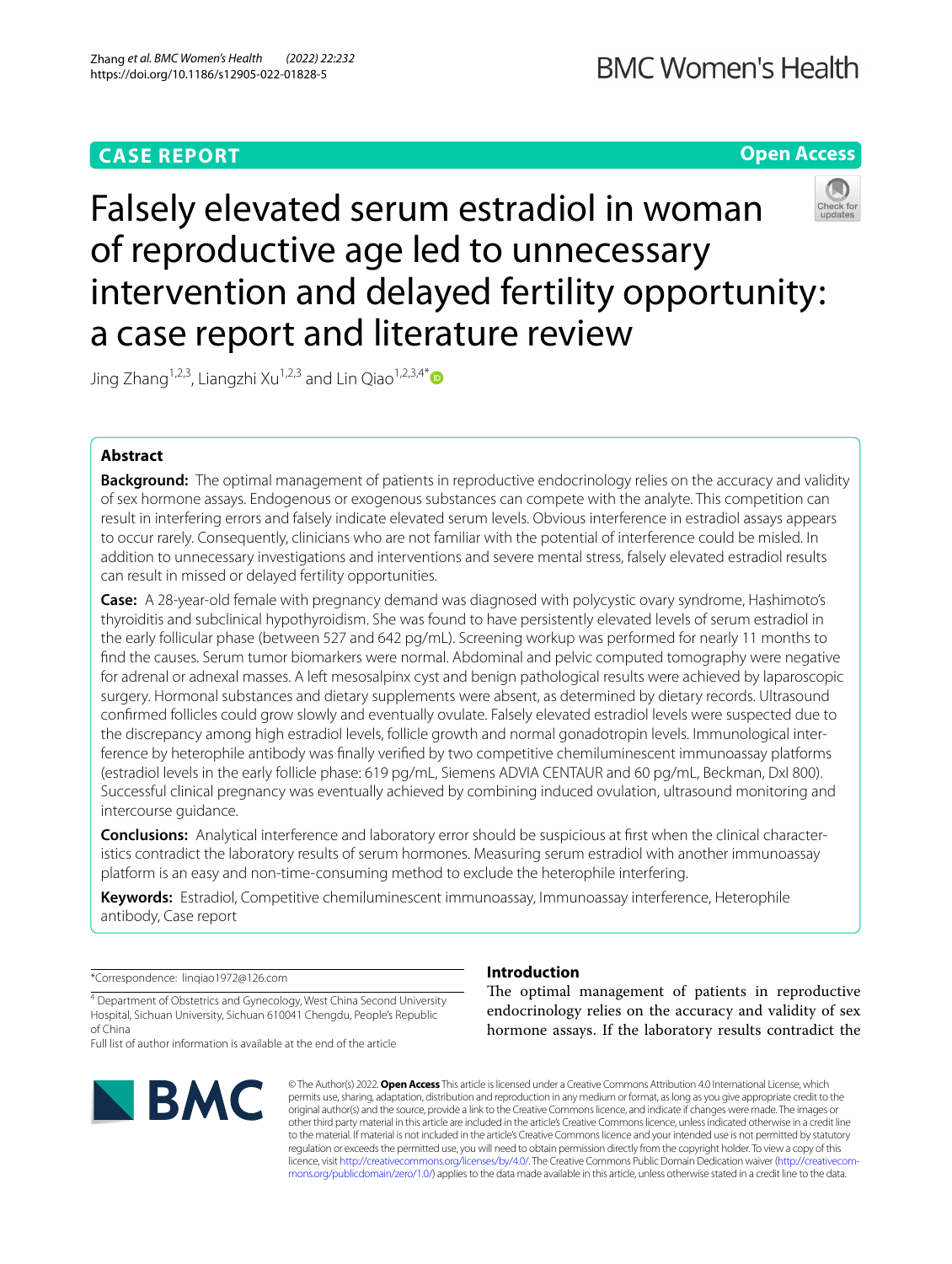clinical manifestation, clinicians should consider analytic interference and that the laboratory accuracy was not reliable. The prevalence of analytical interference ranges from 0.05 to 6% [\[1](#page-3-0)]. Endogenous or exogenous substances can compete with the analyte and result in interfering errors, such as heterophilic antibodies, autoantibodies, rheumatoid factor, bovine alkaline phosphatase, crossreacting substances [[2,](#page-3-1) [3](#page-3-2)].

False elevation of serum estradiol due to analytical interference is rare and is most commonly associated with cross-reacting substances, such as the aromatase inhibitor exemestane or the selective estrogen receptor degrader fulvestrant  $[4, 5]$  $[4, 5]$  $[4, 5]$  $[4, 5]$ . To date, only nine cases of falsely elevated estradiol due to test interference have been reported previously, and seven of these cases were defnitively due to the heterophilic antibody. For woman of reproductive age, in addition to unnecessary investigations and interventions and severe mental stress, falsely elevated estradiol results can even result in missed or delayed fertility opportunities.

## **Case**

A 28-year-old female visited a local hospital for preconception care in June 2019 because spontaneous abortion previously occurred at the 8th gestational week in February 2019. Hashimoto's thyroiditis and subclinical hypothyroidism were found, and euthyrox was prescribed (25 µg/day). Sex hormones were also tested on the 22nd day of the cycle for irregular menstruation (cycle ranged from 31 to 51 days), and the results were abnormal with no evidence of dominant follicle or ovulation (Table [1\)](#page-1-0).

Then she was referred to the reproductive endocrinology outpatient department of a tertiary teaching hospital for further diagnosis. Menarche occurred at 12 years of age. Physical examination showed a well-developed woman with normal breast size and no signs of hyperandrogenism or insulin resistance. Serum testosterone, androstenedione, and adrenal androgen levels were normal. The pelvic ultrasound on the 4th day of the spontaneous cycle showed a normal uterus size with an endometrium measured at 6 mm. The antral follicle count per ovary was > 20, and a cyst  $(1.6 \times 1.3 \times 2.2 \text{ cm})$ beside the left ovary was observed. Serum antimullerian hormone (AMH) was 8.33 ng/mL. Polycystic ovary syndrome was primarily diagnosed based on ovulatory dysfunction and polycystic ovarian morphology after excluding other etiologies. Oral contraceptives containing drospirenone and ethinylestradiol were prescribed for 3 cycles.

After stopping oral contraceptives, the early follicular phase serum estradiol levels persistently increased to between 527 and 642 pg/mL (normal range in follicle phase, 19.5-144.2 pg/mL) during the next 10 months, as illustrated in Table [1](#page-1-0). All estradiol measurements were obtained from the same laboratory, using the same competitive chemiluminescent immunoassay (CLIA, Siemens ADVIA CENTAUR). The patient was further referred to the oncology department. However, the levels of other tumor biomarkers were negative (CA-125 6.8, CA-199 6.9, CEA 0.7, β-HCG 2, a-fetoprotein < 1.3). Radiologic assessment by abdominal and pelvic computed tomography was negative for any signifcant adrenal or adnexal masses, except for a cyst next to the left ovary. Moreover, any form of hormonal substance or dietary supplement was absent by reviewing the dietary diary. Findings on physical examination were completely normal, with no spider angiomas, telangiectasia, palmar erythema, breast tenderness or varicose veins.

On the basis of persistent elevated estradiol and the cystic lesion beside the ovary, a granulosa cell tumor of the ovary was suspected. Laparoscopy surgery was performed, but a left mesosalpinx cyst and benign pathological results were found.

<span id="page-1-0"></span>**Table 1** Serum estradiol values as measured with the different assays

| Date       | Day of cycle   | $E2$ (pg/mL) | $P$ (ng/mL) | LH (IU/L) | <b>FSH (IU/L)</b> | Immunoassay method |
|------------|----------------|--------------|-------------|-----------|-------------------|--------------------|
| 2019/6/21  | 22             | 50           | 1.18        | 8.64      | 7.6               | Beckman UniCel DXI |
| 2019/12/1  | 3              | 527          | 0.48        | 2.9       | 6.8               | Siemens Centaur XP |
| 2019/12/27 |                | 627          | 0.61        | 4.6       | 6.3               | Siemens Centaur XP |
| 2020/1/2   | 8              | 574          | 0.52        | 7.6       | 6.8               | Siemens Centaur XP |
| 2020/1/29  | $\overline{4}$ | 642          | 0.63        |           | 7.6               | Siemens Centaur XP |
| 2020/3/1   | 5              | 579          | 0.88        | 5.4       | 6.9               | Siemens Centaur XP |
| 2020/6/25  |                | 580          | 0.56        | 3.5       | 6.5               | Siemens Centaur XP |
| 2020/9/2   | 3              | 600          | 0.72        | 6.2       | 7.5               | Siemens Centaur XP |
| 2020/12/31 | 14             | 619          | 0.65        | 8.2       | 7.9               | Siemens Centaur XP |
| 2020/12/31 | 14             | 60           | 0.77        | 6.86      | 8.99              | Beckman UniCel DXI |

E<sub>2</sub>, estradiol; P, progesterone; LH, luteinizing hormone; FSH, follicle stimulating hormone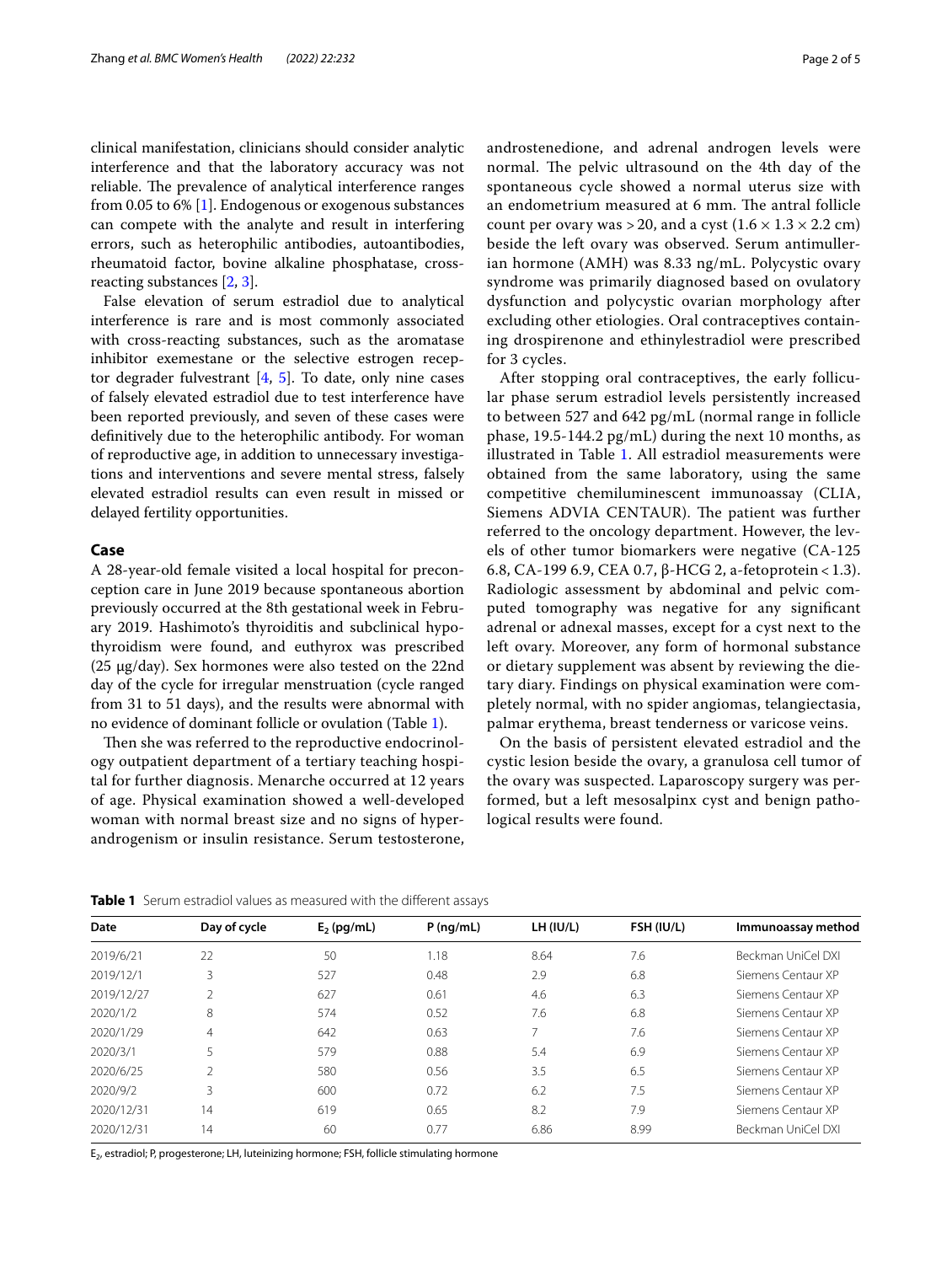The source of increased estradiol was still unclear after screening for 11 months. The patient was then suggested to monitor the follicle growth by ultrasound and attempt pregnancy. Surprisingly, the follicle would grow slowly and eventually ovulate. An appropriate rise in estradiol was observed with follicle growth (1067.8 pg/mL when the follicle was 1.5 cm in diameter).

There were discrepancies between the serum estradiol level and the clinical picture (follicle growth and normal follicle stimulating hormone). We suspected a case of falsely elevated estradiol levels. The comparison of samples drawn on the same day (14th day of spontaneous cycle), showed our laboratory and the reference laboratory estradiol values to be 619 pg/mL (Siemens ADVIA CENTAUR) and 60 pg/mL (Beckman, DxI 800), respectively. The latter values of estradiol were in concordance with the clinical situation. Thus, falsely increased estradiol was confrmed, and it resulted from analytic interference. Further treatments, including induced ovulation by using letrozole, ultrasound monitoring and intercourse guidance, were scheduled for her urgent pregnancy demand. Successful clinical pregnancy was achieved after six months of therapy. The patient has given birth a healthy baby on 13th March 2022, and she is satisfed with the treatment.

# **Discussion and conclusions**

Although it has been reported in the literature, obvious interference in estradiol assays appears to occur rarely. Consequently, unsuspicious clinicians who are not familiar with the potential of interference could be misled.

We present the case of a 28-year-old female with high estradiol levels inconsistent with the clinical reproductive endocrinological characteristics (unsuppressed follicle growth and gonadotropin values), raising a suspicion of laboratory error. Regrettably, falsely elevated estradiol was not frst suspected, although the estradiol level was low before contraceptive therapy. Failure to give proper credence to menstrual and follicle states and to pursue other possible causes for the increased estradiol level resulted in a prolonged period of psychologic stress, unnecessary surgical intervention, and delayed pregnancy attempt for this female of reproductive age.

Analytical interference is a drawback of many hormonal tests, and can result in erroneous values that may lead to unnecessary investigations, misdiagnosis and interventions. The presence of exogenous steroids and metabolites in the circulation is another possible cause for assay-specifc interference. However, the patient did not use any other medication; in particular, no estrogen analogues or special food supplements were used.

Heterophile antibodies are endogenous antibodies that can bind reagent immunoglobulins and other components used in immunoassays, and then indiscriminately affect assays. These antibodies may occur naturally without known cause or may result from vaccination, infection, contact with animals, usage of animal immunoglobulins and autoantibodies, such as rheumatoid factor [[6\]](#page-3-5). However, this patient also denied autoimmune disorders, animal exposure or immunoglobulin usage. The patient also showed normal serum sex hormone binding globulin (SHBG) levels, excluding extreme SHBG concentrations as a possible cause for interference. The family history was non-contributory.

Clinical awareness to identify the disparity between laboratory results and clinical presentation, and to order further testing is needed. If heterophile antibodies are suspected, several verifcation methods are available, such as alternative analytical platforms, treatment with heterophile-blocking agents, polyethylene glycol used to precipitate interfering antibodies, serial dilution examining for nonlinearity, and mass spectrometry. In our case, the falsely elevated estradiol was related to the use of the CLIA Siemens ADVIA CENTAUR® method. Heterophile antibody interference may have been specifcally directed towards estradiol reagent immunoglobulins unique to this method. Therefore, another CLIA platform was applied to verify the false assay result and the presence of heterophilic antibodies.

To the best of our knowledge, only nine cases of falsely elevated estradiol due to test interference have been reported, and seven of these cases were defnitively due to a heterophile antibody. False hyperestrogenism was reported in four reproductive women receiving IVF treatment. Elevated estradiol measured by enzymelinked immunosorbent assay was attributed to anti-rabbit IgG heterophil antibody in two females [[7\]](#page-3-6). Heterophilic antibodies of the Elecsys immunoassay from Roche Diagnostics (Mannheim, Germany) were found in the other two females. Of these two, one was from the monoclonal gammopathy  $[8]$  $[8]$ , and the source of the other was unclear [\[9\]](#page-3-8). One perimenopausal (41-year-old) woman with a false high level of estradiol was found to contain an IgA lambda heterophile antibody that could bind the <sup>125</sup>I-labelled tracer of a competitive radioimmunoassay [[10\]](#page-4-0). One postmenopausal woman with heterophile antibody interference that caused false estradiol elevation was in the setting of a competitive CLIA (Siemens ADVIA CENTAUR®) [[11\]](#page-4-1). In another postmenopausal (62-year-old) woman with multiple steroid hormone elevations, (estradiol, progesterone, testosterone, cortisol) the false estradiol levels were due to laboratory interference of electro-CLIA (Roche Cobas e602) but not by the heterophile antibody  $[12]$  $[12]$ . Two adolescents were even reported as having falsely elevated estradiol in a competitive CLIA (Beckman DxI 800) but normal estradiol in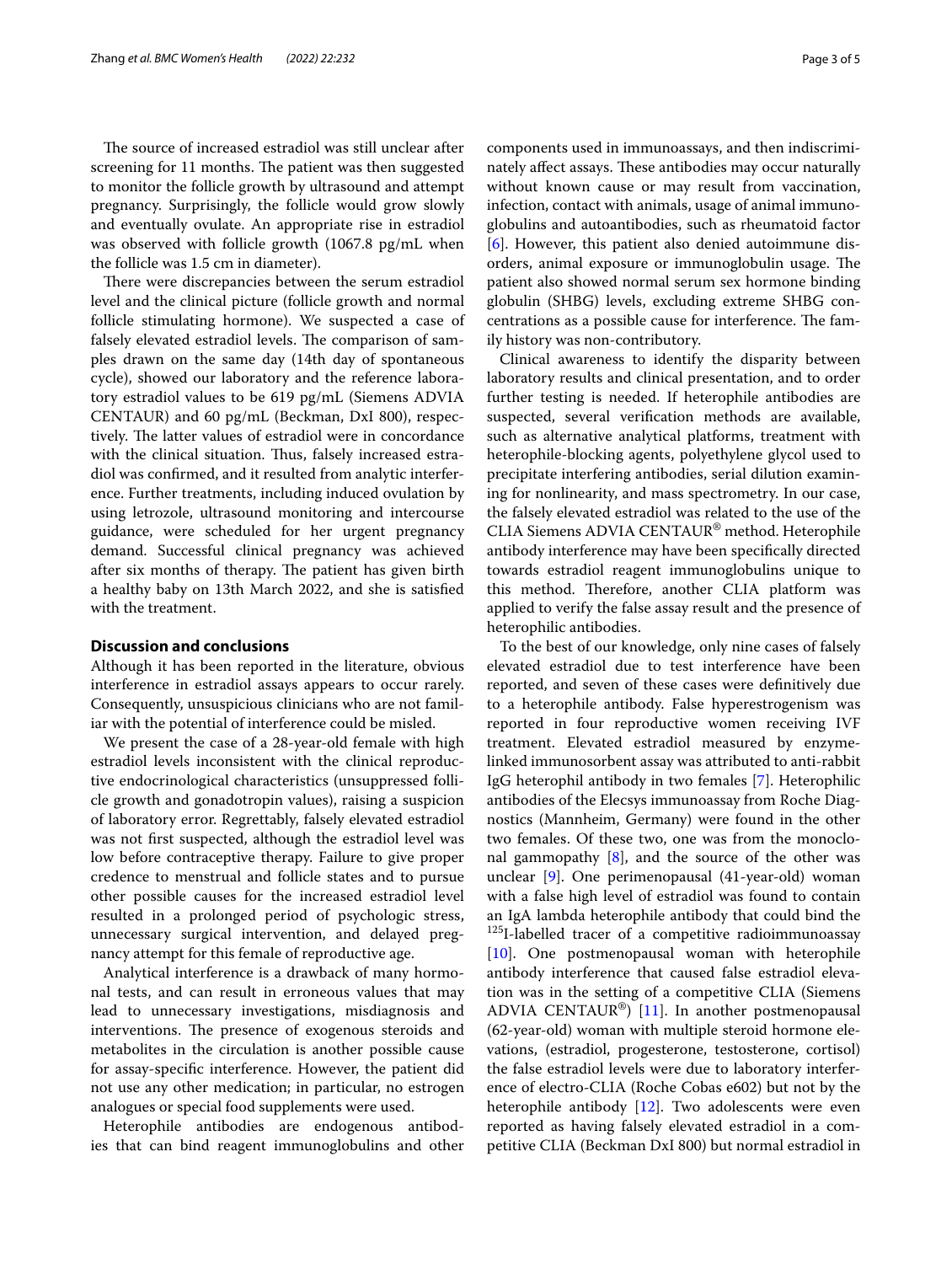the other platforms (Roche e601, Siemens IMULTE, and Abbott ARCHITECT i2000SR) [[13\]](#page-4-3).

It is the physician's responsibility to use laboratory values as an adjunct to the history and physical examination and investigate discrepancies. This case emphasizes the importance of clinical judgement in interpreting unexpected laboratory fndings. In addition, maintaining an awareness of heterophilic antibodies and having access to expert laboratory resources will assist in the diagnosis of interference and decrease the potential for unnecessary intervention. Clinicians should contact the laboratory physician for further evaluation of the accuracy of the result before further intervention. Measuring serum estradiol with another immunoassay method is a relatively easy and nontime-consuming method that may reveal immunoassay interference.

We present the case with pregnancy demand, but suffered from the combination of PCOS, Hashimoto's thyroiditis and subclinical hypothyroidism. It is well known that several clinical indexes are applied to evaluate the reproductive reserve and outcome, such as woman's age, AMH, follicle stimulating hormone and antral follicle count. However, these parameters are inadequate for PCOS patients because of the oligo-ovulation, even though being with higher AMH or more antral follicles  $[14]$  $[14]$  $[14]$ . Therefore, different therapy strategies should be applied to help ovulating and prompting pregnancy, such as ultrasound monitoring and induced ovulation. In addition to the letrozole and clomiphene, other methods or medicines are also proved having positive efect in prompting ovulation, such as life-style adjustment, psychological counseling and insulin sensitizer. Inositol, including D-chiro-inositol and myo-inositol, have been classifed as insulin-sensitizers [[15\]](#page-4-5). Moreover, myo-inositol is also essential to produce H2O2 required for the synthesis of thyroid hormones, and may be a suitable therapy for PCOS patients to improve the accompanying endocrine cross-talk disorders, such as insulin resistance and hypothyroidism [[16\]](#page-4-6).

Falsely elevated estradiol is a rare but important phenomenon that may lead to unnecessary investigation or intervention or delayed fertility opportunities. Clinicians must have a high index of suspicion when the clinical characteristics contradict laboratory results and must be alert to the potential harm that can occur due to laboratory error.

#### **Abbreviations**

AMH: Antimullerian hormone; CLIA: Competitive chemiluminescent immunoassay; SHBG: Sex hormone binding globulin.

#### **Acknowledgements**

The authors thank Lin Xu for immunoassay advice; Hongwei Liu, Li Luo and Shiqiao Tan for clinical management.

#### **Author contributions**

JZ: Conceptualization, writing original draft, data collection, clinical therapy and follow-up. XL: Conceptualization, draft revision, clinical therapy and follow-up. LQ: Conceptualization, draft revision, data collection, clinical therapy and follow-up. All authors read and approved the fnal manuscript.

#### **Funding**

This work was supported by The National Natural Science Fund of China (21707096) for serum testing and data collection, by the Key Research and Development Program of Sichuan Province (2021YFS0127) for participant follow-up and by the Scientifc Research Program of the Health Commission of Sichuan Province (20PJ075) for manuscript reporting.

#### **Availability of data and materials**

All data was included in the published manuscript.

## **Declarations**

#### **Ethics approval and consent to participate**

This investigation received the approval (2021, No. 148) of the Ethical Committee of West China Second University Hospital, Sichuan University. Written informed consent was obtained from the patient to participate.

#### **Consent for publication**

Written informed consent was obtained from the patient for the publication of the manuscript.

### **Competing interests**

The authors declare that they have no competing interests.

#### **Author details**

<sup>1</sup> Department of Reproductive Endocrinology, West China Second University Hospital, Chengdu, Sichuan, People's Republic of China. <sup>2</sup> Reproductive Endocrinology and Regulation Laboratory, West China Second University Hospital, Chengdu, Sichuan, People's Republic of China. <sup>3</sup> Key Laboratory of Birth Defects and Related Diseases of Women and Children (Sichuan University), Ministry of Education, Chengdu, People's Republic of China. 4 Department of Obstetrics and Gynecology, West China Second University Hospital, Sichuan University, Sichuan 610041 Chengdu, People's Republic of China.

Received: 24 September 2021 Accepted: 10 June 2022 Published online: 16 June 2022

#### **References**

- <span id="page-3-0"></span>1. Sturgeon CM, Viljoen A. Analytical error and interference in immunoassay: minimizing risk. Ann Clin B Biochem. 2011;48:418–32.
- <span id="page-3-1"></span>2. Bolstad N, Warren DJ, Nustad K. Heterophilic antibody interference in immunometric assays. Best Pract Res Clin Endocrinol Metab. 2013;27:647–61.
- <span id="page-3-2"></span>3. Maharjan AS, Wyness SP, Ray JA, Willcox TL, Seiter JD, Genzen JR. Detection and characterization of estradiol (E2) and unconjugated estriol (uE3) immunoassay interference due to anti-bovine alkaline phosphatase (ALP) antibodies. Pract Lab Med. 2019;17:e00131.
- <span id="page-3-3"></span>4. Mandic S, Kratzsch J, Mandic D, et al. Falsely elevated serum oestradiol due to exemestane therapy. Ann Clin Biochem. 2017;54:402–5.
- <span id="page-3-4"></span>5. Owen LJ, Monaghan PJ, Armstrong A, et al. Oestradiol measurement during fulvestrant treatment for breast cancer. Br J Cancer. 2019;120:404–6.
- <span id="page-3-5"></span>6. Dasgupta A. Biotin and other interferences in immunoassays: a concise guide. Amsterdam: Elsevier; 2019.
- <span id="page-3-6"></span>7. Check JH, Ubelacker L, Lauer CC. Falsely elevated steroidal assay levels related to heterophile antibodies against various animal species. Gynecol Obstet Invest. 1995;40:139–40.
- <span id="page-3-7"></span>8. Kairemo KJ, Kahn JA, Taipale PJ. Monoclonal gammopathy may disturb oestradiol measurement in the treatment and monitoring of in-vitro fertilization: case report. Hum Reprod. 1999;14:2724–6.
- <span id="page-3-8"></span>9. Anckaert E, Platteau P, Schiettecatte J, Devroey P, Van Steirteghem A, Smitz J. Spuriously elevated serum estradiol concentrations measured